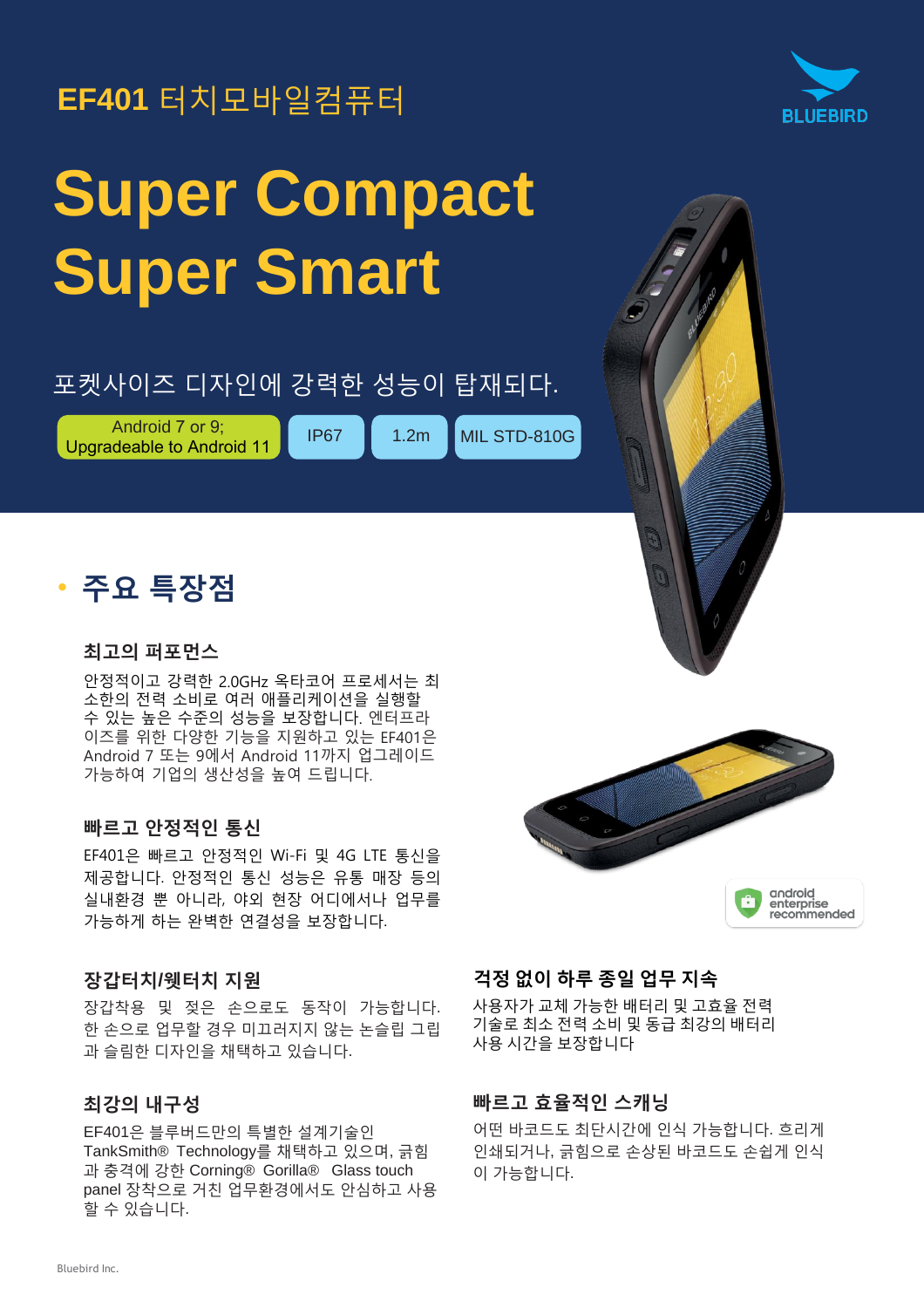### • 산업별 적용 분야

#### 유통**(**리테일**) –** 직원

- 실시간 변동 가격 적용
- 재고 관리
- 고객 관리
- 음성커뮤니케이션
- BOPIS (온라인구매, 매장 수령)

#### 현장서비스

- 업무 관리
- 현장 조사
- 판매/주문현황 추적
- 주문/서비스 자동화
- 경로 최적화

#### 제조

- 자산 관리
- 제품 정보 관리
- 공급자 관리
- 입/출고 관리

#### 유통**(**리테일**) –** 관리자

- 직원 업무 관리
- 판촉관리
- 프로모션 준수
- 플래노그램 관리

#### 레스토랑 및 접객업

- 주문 접수
- 모바일 결제
- 재고 확인
- 직원 관리
- 고객 관리

#### 의료

- 환자 식별
- 정보 수집 관리
- 직원 커뮤니케이션
- 의료장비 관리

#### 물류

- 배송 확인
- DSD 매장 배송
- 경로 관리 • 트럭 관리
- 배송 추적
- 

#### 공공 안전

- 현장 커뮤니케이션
- 정보 수집
- ID 확인/벌금부과
- 현장 기록

## • 기업용 액세서리 풀 패키지 구비



\* Remarked accessories are supplied under the terms and conditions.

Please visit our official website or contact to our sales representative for availability of the remarked accessories.